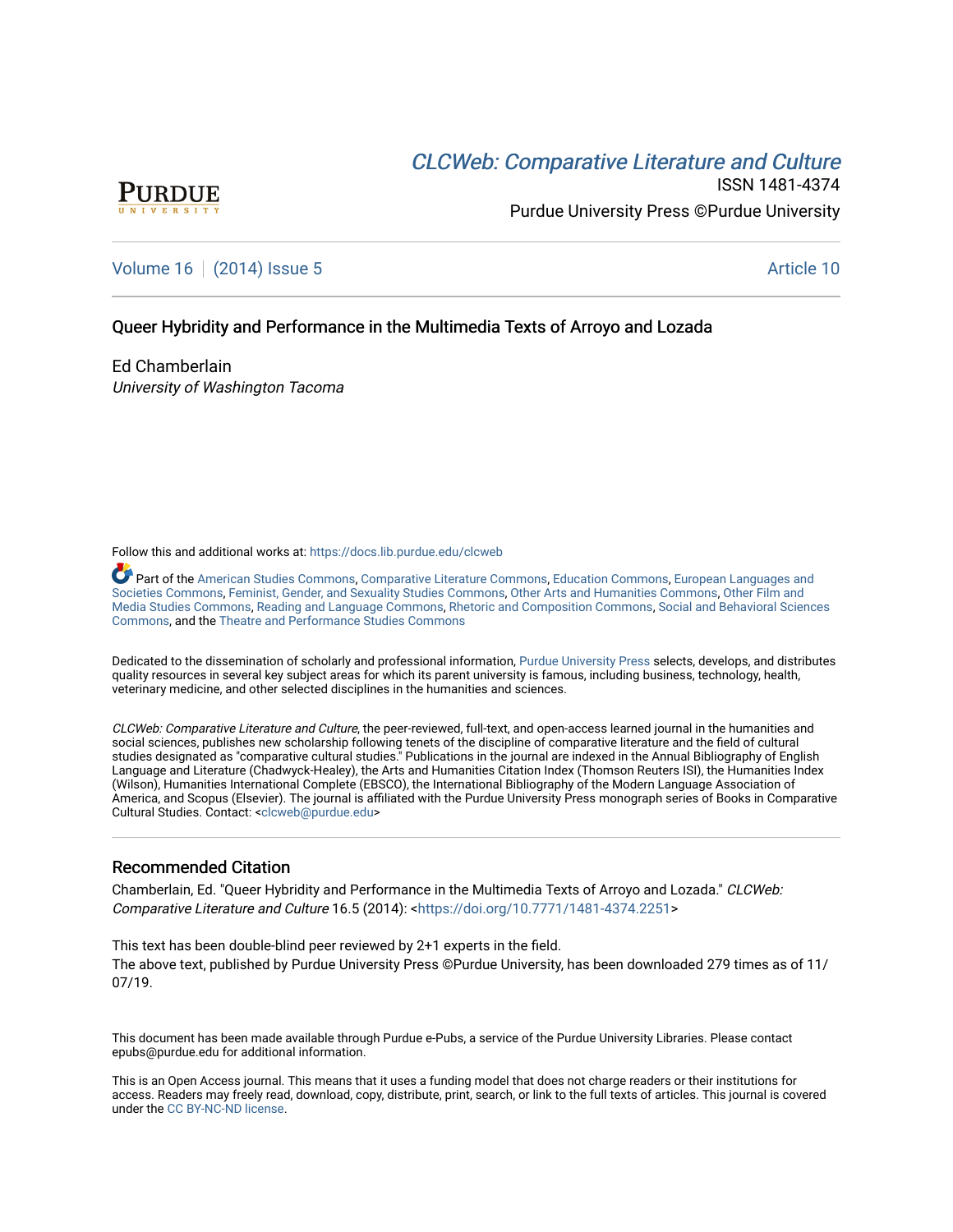**PURDUE** UNIVERSITY PRESS <http://www.thepress.purdue.edu>

## CLCWeb: Comparative Literature and Culture



ISSN 1481-4374 <http://docs.lib.purdue.edu/clcweb> Purdue University Press ©Purdue University

CLCWeb: Comparative Literature and Culture, the peer-reviewed, full-text, and open-access learned journal in the humanities and social sciences, publishes new scholarship following tenets of the discipline of comparative literature and the field of cultural studies designated as "comparative cultural studies." In addition to the publication of articles, the journal publishes review articles of scholarly books and publishes research material in its Library Series. Publications in the journal are indexed in the Annual Bibliography of English Language and Literature (Chadwyck-Healey), the Arts and Humanities Citation Index (Thomson Reuters ISI), the Humanities Index (Wilson), Humanities International Complete (EBSCO), the International Bibliography of the Modern Language Association of America, and Scopus (Elsevier). The journal is affiliated with the Purdue University Press monograph series of Books in Comparative Cultural Studies. Contact: <clcweb@purdue.edu>

### Volume 16 Issue 5 (December 2014) Article 10 Ed Chamberlain,

"Queer Hybridity and Performance in the Multimedia Texts of Arroyo and Lozada"

<http://docs.lib.purdue.edu/clcweb/vol16/iss5/10>

Contents of CLCWeb: Comparative Literature and Culture 16.5 (2014) Special Issue New Work on Electronic Literature and Cyberculture Ed. Maya Zalbidea, Mark C. Marino, and Asunción López-Varela <http://docs.lib.purdue.edu/clcweb/vol16/iss5/>

Abstract: In his article "Queer Hybridity and Performance in the Multimedia Texts of Arroyo and Lozada" Ed Chamberlain examines the unconventional writing of Puerto Rican writers Rane Arroyo and Ángel Lozada. Arroyo and Lozada craft texts which can be interpreted as performances and these performative texts blend internet-based writings with more traditional genres including the novel and poetry. Arroyo's and Lozada's stylistic approaches exhibit a queer sensibility which resembles the way in which Latina/o queer people construct and perform their cultural identities. Chamberlain argues that these queer performances suggest we can neither create nor identify absolute truth in matters of identity and sexuality. Thus it becomes necessary to embrace the fiction and playfulness of everyday life whether it be online or face-to-face.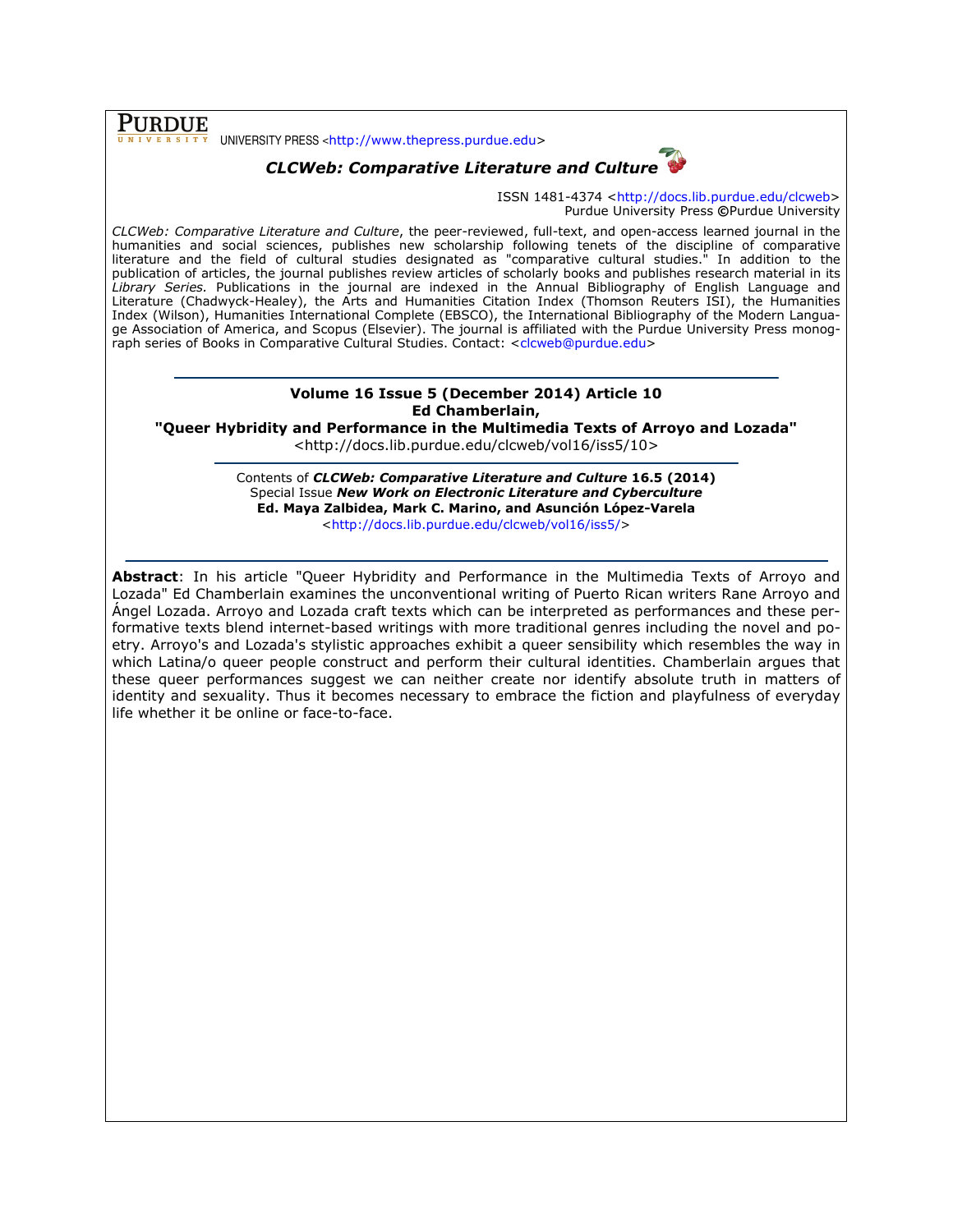Ed Chamberlain, "Queer Hybridity and Performance in the Multimedia Texts of Arroyo and Lozada" page 2 of 9 CLCWeb: Comparative Literature and Culture 16.5 (2014): <http://docs.lib.purdue.edu/clcweb/vol16/iss5/10> Special Issue New Work on Electronic Literature and Cyberculture. Ed. Maya Zalbidea, Mark C. Marino, and Asunción López-Varela

### Ed CHAMBERLAIN

#### Queer Hybridity and Performance in the Multimedia Texts of Arroyo and Lozada

In the digital age, many new kinds of research have arisen, and one of the most transformative frontiers is the way that new media forms such as the world wide web allow for original modes of Hispanophone culture. While some polling groups, such as Pew Research hypothesize a digital divide between Latina/o people and the Anglophone world, there exists evidence that many Latina/o communities have taken ownership of diverse digital milieus (see Gonzalez-Barrera, Lopez, Patten <http://www.pewhispanic.org/2013/03/07/closing-the-digital-divide-latinos-and-technologyadoption/>). Many Latina/o artists are producing poignant forms of art which integrate and mirror digital domains. Thea Pitman and Claire Taylor contend that "while there is now a surplus of studies devoted to the performance of facets of identity, such as nationality, gender, race and ethnicity in virtual environments, very little of this material focuses on those matters as apparent in Latin American usage of the internet" (2). Just as Pitman and Taylor and others suggest, relatively little attention has been given to how Latina/o artists produce diverse forms of cybercultural expression. One of the Latina/o enclaves which has demonstrated a savvy in web-based expression, but has not been considered by many academics is Puerto Rican men, who self-identify as gay, bisexual, transgender, or queer. This group's engagement with the online world becomes clear when we consider the writing of Rane Arroyo and Ángel Lozada—both of whom have self-identified as Puerto Rican in ancestry and published writings which display queer Latino characters.

In Arroyo's collection How to Name a Hurricane and Lozada's novel No quiero quedarme sola y vacía, several Latino men appear to use the internet to avoid loneliness, extend their friendships across vast distances, and meet new people. These texts go beyond simply recapitulating the men's usage of the net insofar as these works duplicate and reformulate more traditional genres, including love poetry and epistolary fiction. The authors layer these forms with web-based forms of communication, such as chat dialogues, thus creating a mélange which resists categorization. The authors' atypical brand of genre mixing coincides with another key textual element within Arroyo's and Lozada's texts: the performance of a phenomenon I call "queer hybridity." I view this occurrence as manifesting in several ways in the authors' texts, including in the contexts of the characters' identities and by way of the antinormative quality of the texts themselves. The authors create hybrid texts by merging different genres and languages such as English and Spanish. This deviation from the textual norm mirrors the way the characters stray from their cultures' inculcated sexual paradigms. Lozada's novel explains this idea most clearly at the beginning of his text where his protagonist, who self-identifies as "la Loca," describes himself in the third person, "Lo combina todo" (No quiero 22). Such words encapsulate his thought process and that of Arroyo's text insofar as both synthesize several textual materials and cultural experiences. In light of these aspects, I contend that these Latino texts exhibit a queer performance of hybridity which resists the divisiveness of homophobia and ethnocentrism that is often predicated on the dominant US-American culture's ideals of moral and cultural purity.

To develop this discussion, I focus upon the texts' generic elements and the characters therein, because these textual components mirror one another to a significant degree. Both Arroyo's collection of poetry How to Name a Hurricane and Lozada's novel No quiero exhibit similarities which call upon us to consider the significance of their unusual, parallel approaches. A textual analysis of these texts' similarities provides a more nuanced understanding of the way that these queer Latino men communicate, perform a range of identities in the online world, and respond to daily challenges. For instance, within Arroyo's writing we observe a character describe his online identity as a "mask," thus signaling that in the online world we create different versions of ourselves, some of which may appear untrue by the U.S.'s dominant standards (How to Name 21). This same idea is echoed in Lozada's text, and therefore, these layered portrayals encourage us to move beyond reductive notions of Latina/o identity, as well as beckon us to consider the ways in which sexuality complicates parochial views on ethnicity and identity. I do not assign any identity in my explication of these texts; rather, I examine how the subjects portrayed in these texts negotiate the experience of creating queer Latina/o hybrid identities online. The characters' identities appear multifaceted and at times partial. This suggests that these queer hybrid experiences are by no means easily generalizable or uniform. My use of the phrase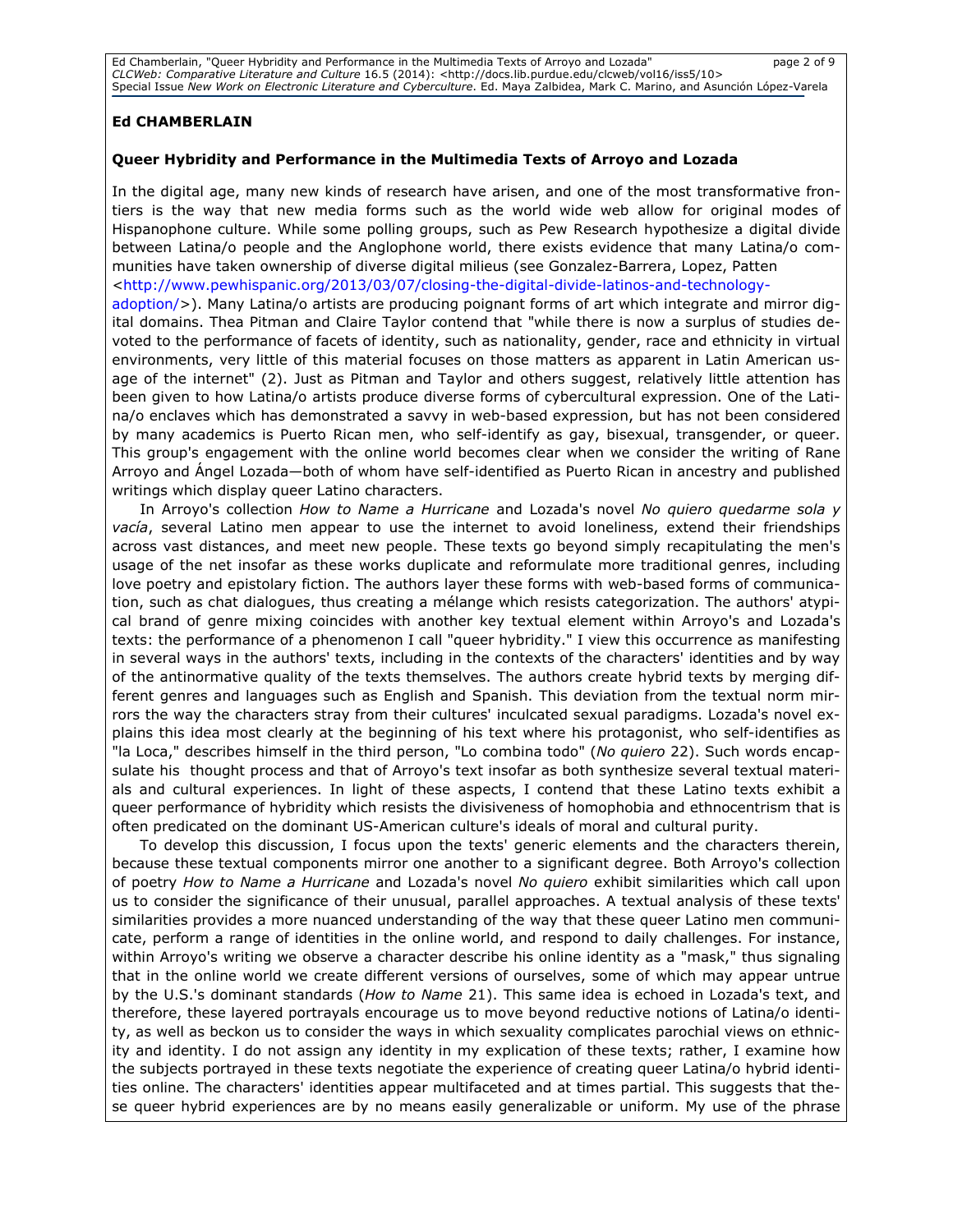Ed Chamberlain, "Queer Hybridity and Performance in the Multimedia Texts of Arroyo and Lozada" page 3 of 9 CLCWeb: Comparative Literature and Culture 16.5 (2014): <http://docs.lib.purdue.edu/clcweb/vol16/iss5/10> Special Issue New Work on Electronic Literature and Cyberculture. Ed. Maya Zalbidea, Mark C. Marino, and Asunción López-Varela

"queer hybrid identities" allows me to theorize a portrayal of collective experiences which comments on today's diverse queer Latina/o life-paths. To begin, I interpret these two texts' forms and their characters as composites of several disparate elements and therefore resembling what Lawrence La Fountain-Stokes might call "ghetto bricolage" (Queer Ricans 141). La Fountain-Stokes understands queer Puerto Rican artists as building upon the materials available to them in their local, or as some say, ghetto environments. Like La Fountain-Stokes, I posit that the writings of Arroyo and Lozada are written intentionally for the purpose of expounding on the struggles of today's queer Puerto Rican people who cope with a powerful heteronormative order that attempts to bash lesbian, bisexual, and transgender people as a threat to civil society and family. The texts make the comment that embracing hybridity in its various forms is a creative means of responding to the constraints and so-called truths which antigay groups try to impose upon queer Latina/o people today.

Before comparing these texts, I acknowledge the challenges of carrying out such a project. For instance, as I assembled my archive of texts, it became clear that not all characters identify themselves or their activities with the same kind of terminology whether it is sexual or ethnicity-related terminology. Still, some terms, such as the words "gay" and "queer" certainly have gained currency in the larger Latina/o world. In view of this I wish to foreground my use of the term "queer" because it is one of the overarching ideas which animate my analysis, and as Siobhan B. Somerville suggests the term can cause "confusion" (187). For the purposes of my project, I employ the term "queer" to elucidate the characters' shared condition of being in opposition to the dominant gendered and sexual norms, which often consign them to alterity. In using this lens, I remain cautious because I believe that without providing context, this framework can appear limiting. Further, while I recognize that this terminology often connotes a pre-given, essentialist identity, I strive to avoid imposing a fixed identity upon the protagonists. Rather, I attempt to make sense of the characters' actions as they explore and reflect upon their social anxieties and desires. Moreover, I use the term "queer" as a way of linking my texts' protagonists—not for the purpose of erasing their distinctive sense of self—but for the sake of uniting these individuals who have similar experiences under one sign. In doing so, we may gain a more comprehensive knowledge of the social experiences and vulnerability Latina/o queers encounter.

By bringing these characters together, I write about a set of experiences which Latina/o queers experience in artistic expressions, the mainstream U.S. media, and the real world. In particular, the texts' protagonists challenge the idea that Latina/o queers must adhere to the truths and knowledge of an Anglophone, heterocentric world that commands Spanish speakers to "Learn English" (No Quiero 26). They carry out this challenge by offering us a queer knowledge—of themselves and their community—which comes in the mixing of textual forms and privileging of hybrid cultures. Arroyo and Lozada proffer a pair of mosaics, which consist of a set of the men's daily experiences. To understand these experiences, I interpret the protagonists' dialogues as performative utterances which conjure questions about desire, hybridity, and truth. Rather than maintaining a fixed, monolithic notion of truth, these texts embrace the multitudinous realities of human existence, and they suggest that it is possible to find alternative kinds of social experience, in which queer Latina/o folks produce their own subjective, community-based versions of knowledge and truth. In depicting these characters' social experiences as hybrid, the texts offer up a blueprint for living without the constraints of the dominant culture's vision of legitimacy. Through their queer hybridity, the characters find versions of knowledge and truth which empower them and cannot be disciplined.

Arroyo's prose poems and Lozada's novel instantiate this queer hybridity by embedding online communications within conventionally printed books, creating multimedia texts which build upon the narrative forms of epistolary fiction. Historically, in English literature the epistolary genre dates back to the eighteenth century when Samuel Richardson published Pamela, a story about a servant who tries to avoid her master's advances of seduction. Like Richardson's text, the works of Arroyo and Lozada similarly explore the human issues of desire, although their texts take a fresh approach inasmuch as they merge the epistolary narrative with other genres such as novelistic writing, personal essays, and poetry. Debra Ann Castillo, Luis Correa-Díaz, and Patrick P. Garlinger analyzed this trend with regard to electronic texts. Castillo analyzes two e-mail based narratives: Cristina Civale's short story Perra Virtual and Rosina Conde's novel La Genera, showing how these texts encourage readers to explore new kinds of writing, as well as generate new interpretative strategies. Castillo writes that "internationally, internet and web-conscious narratives have begun to consolidate into an increasingly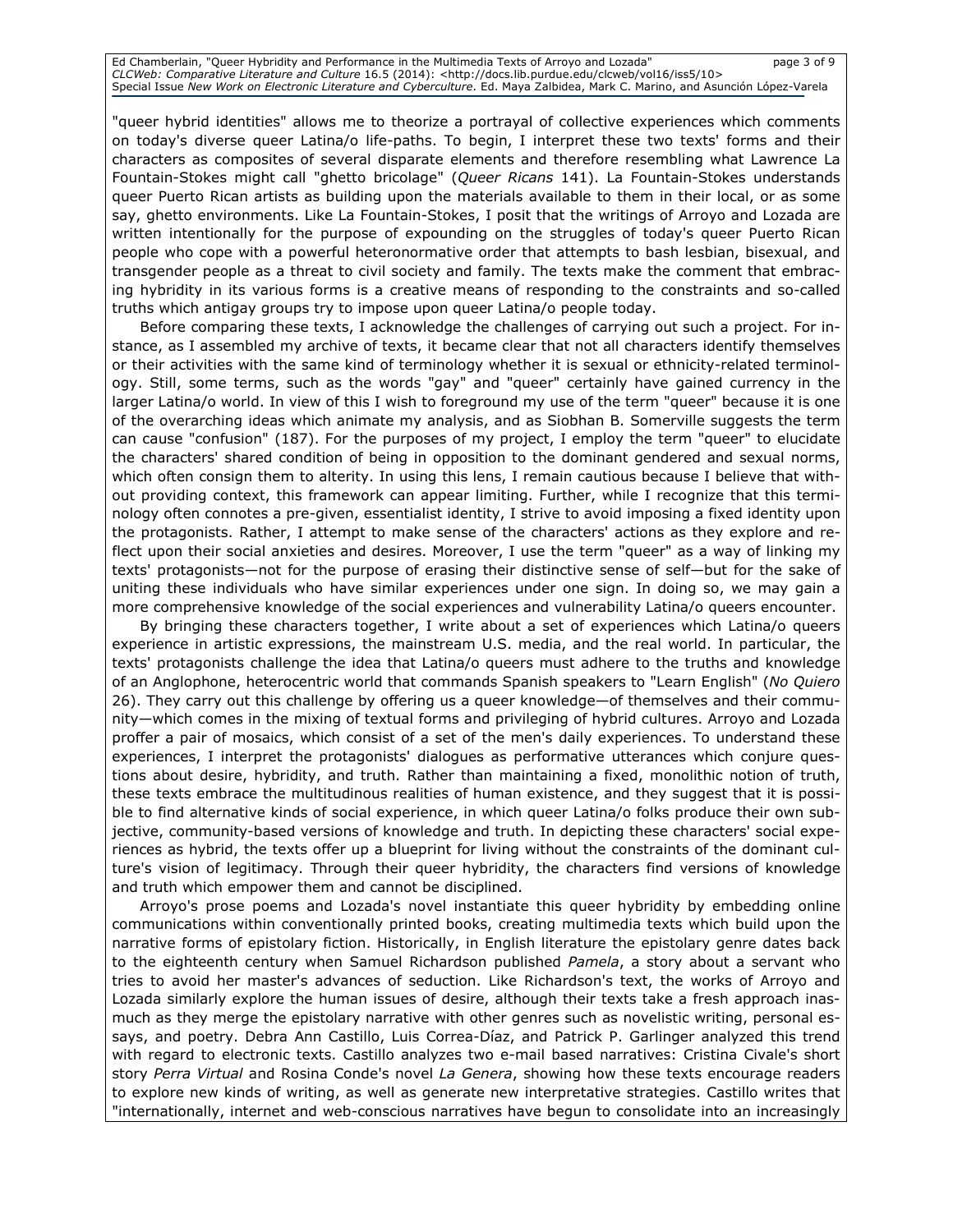large and recognizable print subgenre" (234). Castillo's exegesis of cybertexts offers a sophisticated analysis and while I agree that there indeed has been a proliferation of web-conscious texts, I remain unconvinced that these works constitute a "recognizable print subgenre" because of how these cybertexts are composed in a wide variety of ways.

I view these texts as less of a subgenre and more of an unruly, hybrid phenomenon which links varying materials for a bevy of purposes. This unruly quality causes the texts to exhibit a queer sensibility because they deviate from the conventions of mainstream storytelling, in which writers utilize a linear plot and style to tell a story. In contrast, the hybridity of these texts demonstrates a queer resonance because it pushes the boundaries of aesthetic beauty and "good form." And certainly, the queer hybrid quality of these texts may surprise some, while others familiar with the work of Nestor García Canclini may observe consistency as well: "hybridity has a long trajectory in Latin American cultures. We remember formerly the syncretic forms created by Spanish and Portuguese matrices mixing with indigenous representation" (241). García Canclini suggests that what Arroyo and Lozada are doing with their work is to some extent in keeping with cultural trends, yet he never takes into account how queerness factors into hybrid cultural expression. Thus as Arroyo and Lozada tell their stories, they can be read as extending the creative practices of Latin American traditions, synthesizing multiple elements from the queer Latina/o communities to offer an alternate form of knowledge.

In the case of Arroyo's writing, his collection How to Name a Hurricane consists of a mixture of prose poems, which touch on several subjects. More specifically, Arroyo's anthology offers a set of email poems which mainly have been sent to a fictional man named "Santo." His name brings a quasireligious undercurrent to a text which would otherwise appear as irreligious or even blasphemous. Arroyo appears unconcerned with the writing of the life of saints and he appears more interested in painting Santo as a good friend to people who send him web-based messages. The character functions as a "saint" to the extent that he prevents his friends from being lonely. However, he never heals anyone in the physical sense, nor does he ever signal that he has overcome loneliness himself. Much like the writing of Lozada, we see a frustration with isolation mitigated to some extent through the characters' online flirtations. Readers observe Santo's own propensity to socializing in the e-text's coquettish and light-hearted messages. While readers never learn Santo's real identity, we see that he performs the role of a sociable, queer Latino man in the online sphere. He enjoys the male physique, as well as demonstrates an interest in Caribbean history and religion. These qualities become apparent in several e-mail poems called "Cyber Conquistadores" (see How to Name 21). These original pieces resemble prose poems, which bridge the past and present, while suggesting that today's Latina/o queers have substantive connections to their European forebears. Although in this case the queer Latina/o people ostensibly have conquered the online world by mastering the knowledge of the world wide web's geography.

Yet even as these queer Latino characters demonstrate familiarity with the online world, readers never gain a complete knowledge of who these characters are and they remain elusive and partial. In Lozada's novel, the main character never reveals his full name and he prefers to use a multitude of names within the text. This lack of information bespeaks his tendency to perform many identities instead of one singular, stable identity. Mostly, he calls himself la Loca—a term which may be translated as either an antigay pejorative ("faggot") or as a moniker re-claiming Latino queerness ("queen"), which can be seen as a form of resistance to homophobia (No Quiero 11). La Loca's identity at times appears difficult to discern as we only receive fragments describing his Puerto Rican heritage and time in the United States. Yet, this fragmentary self mirrors what we see in Arroyo's text insofar as both protagonists are shown from a point of view which resists generalization or unification. These portrayals offer a mosaic-like quality where multicultural identities are displayed as they integrate several forms of cultural identity. In Arroyo's case we can observe a set of identities informed by Spanishspeaking ancestry, English-speaking experience, and an understanding of queer cultures. This mixing of languages and personae signals a rejection of pure forms. That is, in choosing to select a variety of personae and materials, the authors (and characters) craft nontraditional (self)presentations that privilege hybridity and encourage us to celebrate the multidimensional aspects of humanity.

In studying this hybridity, it behooves us to conceptualize these textual aspects and characters through the lens of performance. By considering how these hybrid, queer texts and identities are performed (and performative), we open up avenues for critical interpretation. Through this lens of per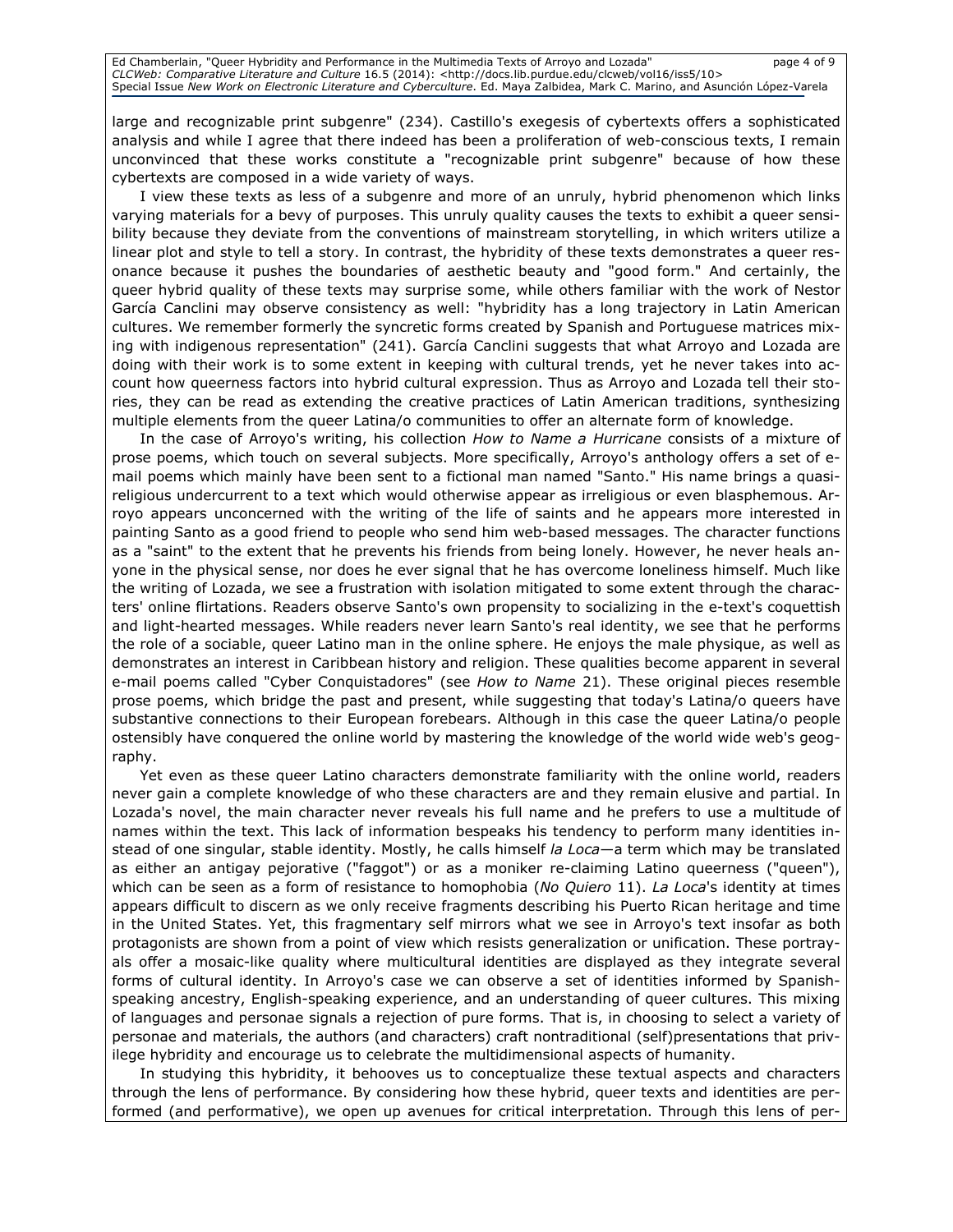Ed Chamberlain, "Queer Hybridity and Performance in the Multimedia Texts of Arroyo and Lozada" page 5 of 9 CLCWeb: Comparative Literature and Culture 16.5 (2014): <http://docs.lib.purdue.edu/clcweb/vol16/iss5/10> Special Issue New Work on Electronic Literature and Cyberculture. Ed. Maya Zalbidea, Mark C. Marino, and Asunción López-Varela

formance, we understand how the texts contest the dominant culture's demand for a fixed sense of identity. Andil Gosine, Lisa Nakamura, and Juana María Rodríguez studied the performance of ethnicity and race in online spaces demonstrating the manner in which cyberworlds create our experience, affect our socializing, and sometimes shape perceptions of identity. In addition, Carla Kaplan writes that "performativity can be a subversive practice because it reveals that identities are not really 'our own' and that we are not really 'what we are'; rather, we are how we identify—a process which is mutable and changeable" (126). Like Kaplan, I emphasize that we must remain attentive to the unstable and evolving ways in which people, such as my texts' queer characters, speak of themselves and others. In building on Kaplan's work, it is imperative to consider the ways in which queer Latino men perform the discontinuities of their lives online and deal with the experience of being attributed prohibited, unrecognizable, or unreal desires. These men perform their lives at the fringe because, according to Arroyo's character, they shirk the majority's penchant for the "missionary position" and they offer a more positive way of looking at the intersection of gender, ethnicity, and sexuality (How to Name 27). An integrative framework of critical performance studies provides a means to examine how the characters' performances challenge the oppressive truth-claims of ethnocentric and homophobic groups.

Textual performances add up to something dissimilar from the majority of writings publishers produce year after year. Unlike the preponderance of texts which focus on the love of two heterosexual people, Arroyo's and Lozada's texts center on the comings and goings of many lovers in the life of a main figure, or character. Judith Roof addresses this subject in her book Come as You Are where she speaks to how the vast majority of published narratives rely on a heterosexual story formula or "heteroideology" (xxii). The immense number of texts following this well-worn path have created a standard which precludes queer people who aim to join together in loving or social ways. And while queer people have found ways of reading these straight stories against the grain, such as by looking at moments of homoeroticism, the lack of queer visibility has left many readers without hope, role models, or inspiration. Yet recent texts from the past several decades, including that of Arroyo and Lozada tell another story, in which heterosexual coupling is not the main focus or outcome of the plot. Within their work, we observe queer Latino men openly expressing countercultural desires for several men outside of committed relationships, and this approach does not lead them to the over-idealized outcome of coupling. Instead, these men's lives lead us to see the difficult challenges which can occur in the so-called true path of coupling and settling down.

Lozada builds his web-conscious narrative by departing from a dominant paradigm which he calls the "Puerto Rican love story" (48). Lozada explains this idea partially by way of a set of notes which frames a major chapter. The chapter shows how the protagonist la Loca engages in a relationship, but then loses his companion to another man. The narrator appears to write about these matters to understand them, giving his writing a journal-like quality. In the first section, Lozada's character also explains how he has attempted to publish his writings about relationships, but these did not mirror the Puerto Rican love story. He says that after submitting his work to several critics, "they demanded of him, by emails that he deliver to them a novel with plot" (No quiero 31; unless indicated otherwise, all translations are mine). While this implies that there are problematic limits created by publishing norms, Lozada's words also expose the way publishers subjugate some unestablished writers and force them to offer a less radical, uniform text. At the close of his chapter, the text's narrator sarcastically says to his critics, "Oh Bitches, I am so sorry. I am so sorry that I could not give you a Puerto Rican love story. I am incapable of writing a good plot" (48). His irreverent comment shows a campy, theatrical quality, even as the story maintains the protagonist's continued desire to find companionship. The narrator's sarcasm is significant because it is a performance of something other than the truth: Lozada—and his main character la Loca—are indeed well educated. Lozada and his protagonist use the critics' denunciation as a means of defying the dominant conventions associated with the socalled Puerto Rican love story. As such, Lozada dismantles a singular notion of reality by linking his text to others such as the love story creating a chain of textual realities. In so doing, Lozada's narrative suggests there is no single version of artistry that is authoritative, original, or true.

Instead of performing the indoctrinated social standard, in which an author submits to a publisher, or a man finds long-lasting love with a woman, Lozada's text depicts a queer man who repeatedly defies convention. Lozada's protagonist, for instance, seeks out multiple partners online. In the past Andoni Alonso, Pedro Oiarzabal, Jennifer Brinkerhoff, and Anna Everett and considered the digital di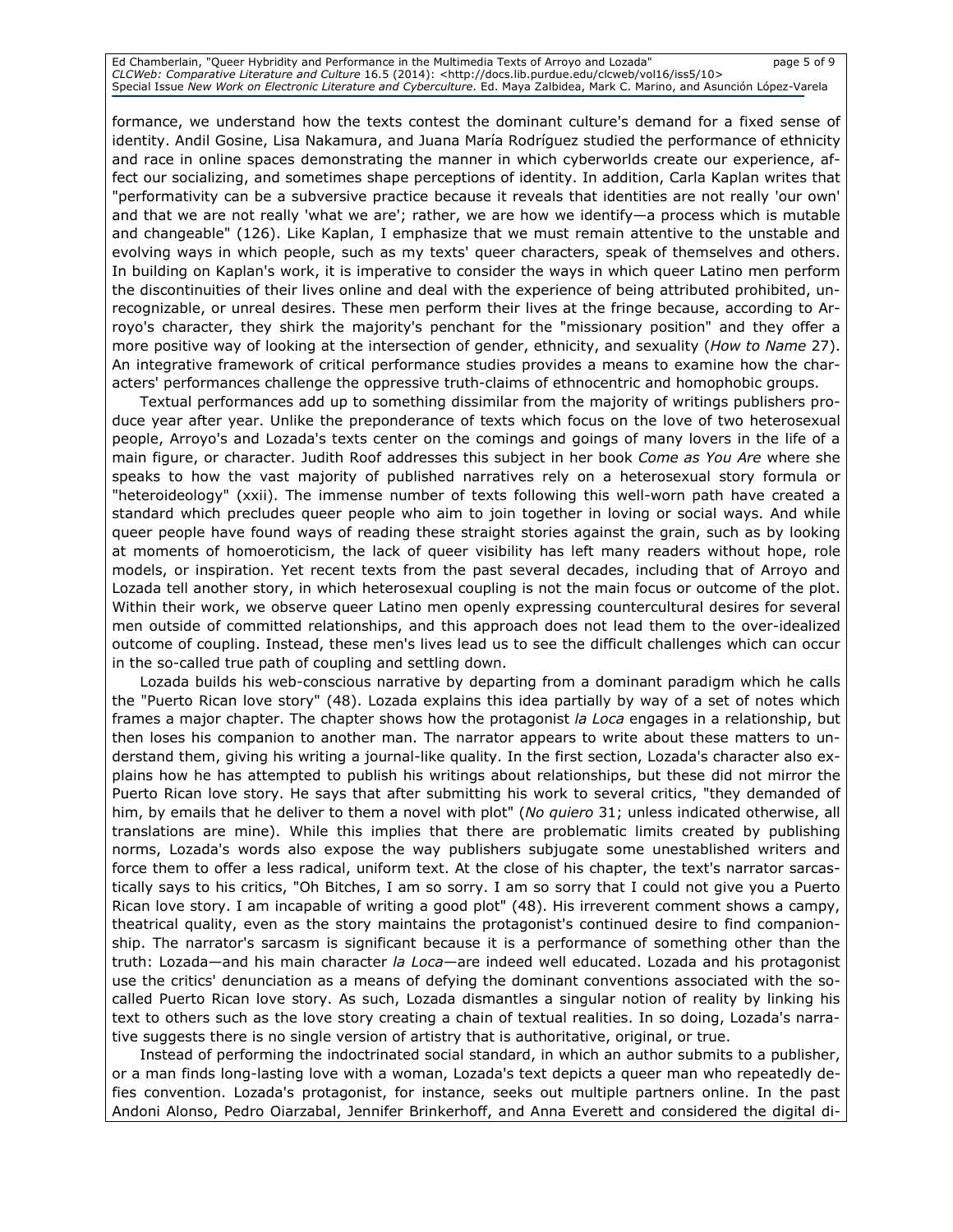Ed Chamberlain, "Queer Hybridity and Performance in the Multimedia Texts of Arroyo and Lozada" page 6 of 9 CLCWeb: Comparative Literature and Culture 16.5 (2014): <http://docs.lib.purdue.edu/clcweb/vol16/iss5/10> Special Issue New Work on Electronic Literature and Cyberculture. Ed. Maya Zalbidea, Mark C. Marino, and Asunción López-Varela

mensions of diasporas, but it appears few researchers have considered the queer dynamics of digitalbased art created by Latina/o people in diaspora or otherwise. One of the scholars who studied this subject, Juana María Rodríguez, documented the circumstances which hinder online amorous encounters for Latina/o people. She notes that she herself has been regarded with skepticism in lesbian or bisexual chatrooms because of how some internet users, such as heterosexual men, perform the role of a lesbian online (130-33). As Rodríguez shows, this dissembling generates a problematic sense of mistrust and unease in online spaces. These anxieties associated with knowing the true identities of others are dramatized most clearly in Lozada's work in which la Loca worries that one of his online suitors may turn out to be a "serial killer" (74). The character's concerns for safety underscore the stakes of online socializing, as well as reinforce Rodríguez's view that our cultures' imperatives to have trustworthy acquaintances can at times diminish or disrupt online interactions.

In prior studies, scholars of epistolary fiction including Linda S. Kauffman investigated the romantic dimensions of letter-based narratives asserting that desire and trust play substantive roles in animating the characters' actions. Kauffman's analysis of epistolary writing suggests that it is particularly well suited to non-traditional gender performance: "amorous epistolary discourse subverts so many conventional dichotomies and explores so many transgressions and transformations" (26). The transgressive quality of amorous epistolary writing provides fertile ground for the performance of queer Latino lives, which often defy the propriety of Hispanic cultures. In this way, the epistolary pushes boundaries and calls attention to the meaningful social links between characters or a character and a reader. Kauffman's observations grant a lens to theorize the performative aspects of Lozada's beginning, in which his epigraph speaks to the discontinuities of a queer Latino man's social roles. Lozada's epigraph consists of this definition: "The being: that performance, a chaotic pastiche of displacements and clichés, always mutant, never fixed" (9). Lozada's epigraph calls attention to the chaos which results when people are compelled to perform the human experiences of social change and movement. Lozada's words "desplazamientos," "mutante," and "jamás fijo" intimate the experiences Latina/o queers feel when people exclude them: displacement and detachment. This idea is reinforced in his wording of "el ser," which points to the idea of individual difference and isolation. Instead of a unifying social experience, readers receive the idea of an alienated, solitary being. This set of feelings appears to be the result of homophobic sentiment, which the character la Loca encounters in Puerto Rico and leads to his desire to remain within the U.S.

Lozada's epigraph mirrors some of his book's other paratextual materials which set the stage for an unconventional narrative. Lozada's text provides descriptions on the back cover which speak to the book's focus. While most texts offer something similar, these fragments play an important role in readers' experiences because they give a road map for understanding Lozada's dynamic work. Lozada's back cover reads, "It is a novel in Spanglish that shows a great ability in his capacity to manipulate texts of diverse origin (internet, popular music, advertising language and canonical literature among others"). In much the same way, Arroyo's back cover alerts us that his text as well transgresses boundaries: "There's no denying it, media culture has ushered in a new era of visibility for gays in America. Yet somehow the gay Latino doesn't fit into this sound-bite identity and usually isn't included in national media images. Rane Arroyo offers a corrective." These paratexts are informative as they offer a new knowledge about Latino queers, which is necessary to comprehend how these texts are pioneering art forms. Notably, Lozada's wording about the "sound-bite identity" invites us to ponder the ways people think about queer culture. Usually the mainstream media imagine queers as being white and affluent. With this text, we can appreciate how it reveals the diversity of queer cultures, as well as challenges us to think about the ways in which the sound-bite media sometimes mislead us with halftruths. Further, the title of Lozada's novel, another key paratext, encourages readers to take stock of another significant aspect of his narrative. The titular phrase No quiero quedarme sola y vacía is especially fitting after la Loca loses his long-term companion to another man. La Loca tries to avoid being lonely, yet he feels isolated, and this feeling is not limited to his own romantic experiences. He greatly misses his mother and her absence intensifies his desire to connect with others. Because of this, la Loca spends significant amounts of time searching online for a new partner.

In the process, readers may note that the process of finding a companion online is a performative one because when the characters go online in the works of Arroyo and Lozada, they create screennames, which have the effect of creating an identity. When la Loca is going online, he talks about him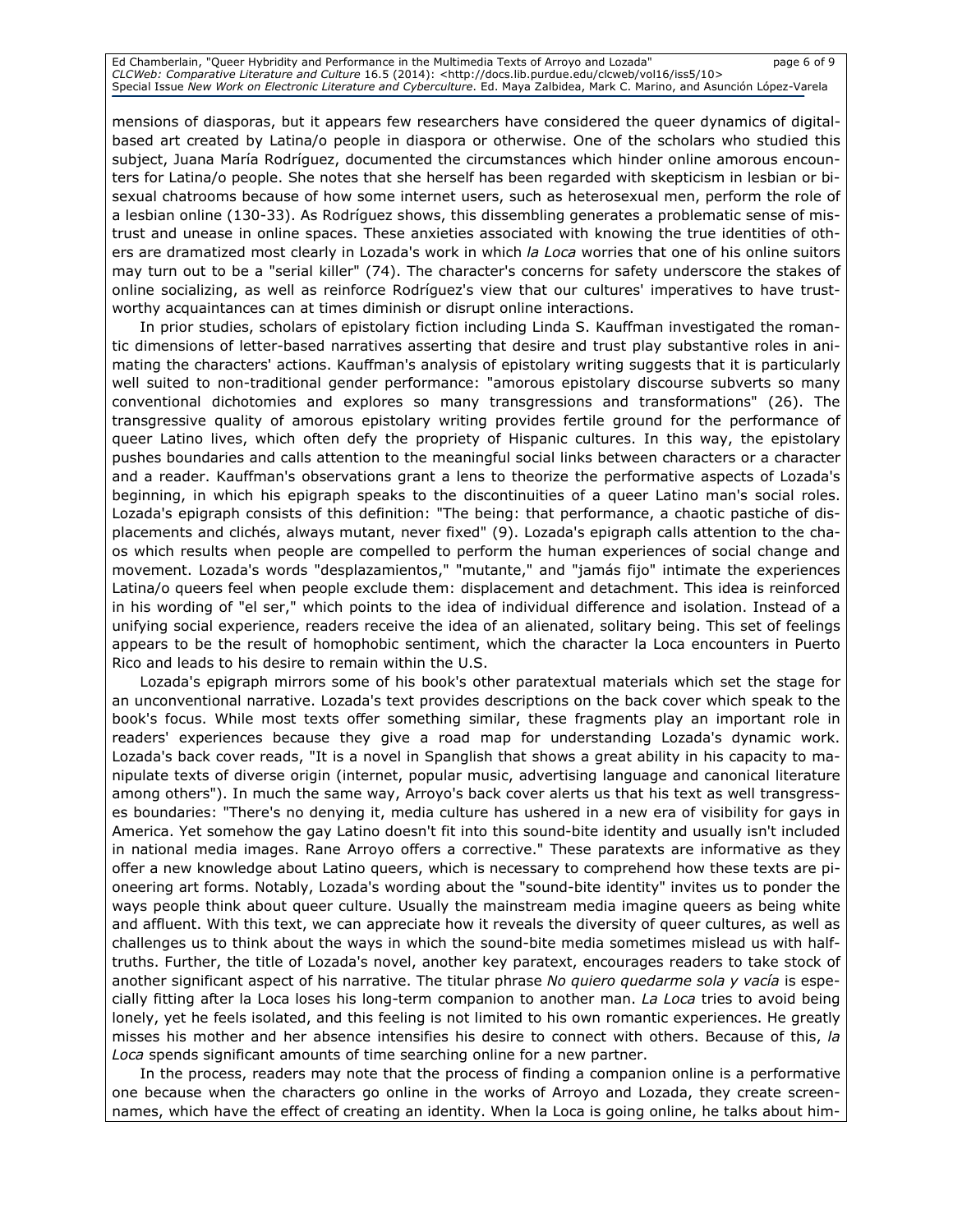Ed Chamberlain, "Queer Hybridity and Performance in the Multimedia Texts of Arroyo and Lozada" page 7 of 9 CLCWeb: Comparative Literature and Culture 16.5 (2014): <http://docs.lib.purdue.edu/clcweb/vol16/iss5/10> Special Issue New Work on Electronic Literature and Cyberculture. Ed. Maya Zalbidea, Mark C. Marino, and Asunción López-Varela

self in the third person, using the identity of "la Ansiosa," one of the feminine identities he performs. Lozada's narrator says that "the anxious one puts personals on the web: Puerto Rican looking for LUV: In search of LTR: Spanish/Puerto Rican/Portuguese/ African: In this AOL Masquerade Ball, LoVe Vs.Lust, Lets See What Magic U Have 4 this boy … that's a lie, she's looking for sex. But, like almost all queens on the internet, she's dishonest" (60). In an echo of Arroyo's mask imagery, la Loca's statement about the "Masquerade Ball" speaks to the playful and performative dynamics created by online communications. In his masquerade, he bends the truth, creating personae which are fiction and fact. In this, we gain a new knowledge of la Loca's desires and his viewpoint on the truth: even though he deceives online, he ultimately tells readers some truth, thus making us complicit. La Loca reveals he will not be constrained by the dominant culture's want of a true self. The text connotes that Latina/o queers should live the life they wish for, or the life they design for themselves: they should not be limited by dominant social pressures which mandate adherence to a majority's sense of truth.

Arroyo's prose poems exhibit this nonconformist dynamic as the figures in his e-mail messages speak about changing their usernames, as well as refer to one another with names such as "LocoCowboy" and "NinePiratas" (21). These half-Spanish, half-English usernames function as a move beyond earthly physiques, traditions and truths which link these Latino writers to biological families; as a result, these users exhibit a hybrid status as part-virtual, part-human. In Lozada's work, we see the use of these screen names play out in a chat session between the protagonist la Loca and one of his suitors in a chatroom called "Latino M4M," which suggests that this space is meant for Latino men who are interested in other men. La Loca takes the screen name of "WasHts," and by taking on this role, he performs a local identity because he lives in Washington Heights, New York—a place known to have many Spanish speakers. In this performance, he begins to chat with a user named "BoricuaBestial"—a man who becomes a suitor. In this chat, the two Puerto Rican men use colloquial speech laden with abbreviations, typographical errors and code-switching. Notably, the name of la Loca's suitor, "BoricuaBestial," is challenging to translate as the word Boricua is used to describe a person indigenous to the island of Puerto Rico, yet many present-day Puerto Rican people self-identify as Boricua regardless of whether or not they were born on the island of Puerto Rico, hence suggesting the idea of hybridity. This mixedness is reified by the word "bestial," which implies the man is beastlike, or half-human, half-animal. Although we learn little of this suitor, his presence reinforces the idea that hybridity is positive element, and hence it encourages us to look beyond the negativity that is sometimes associated with mixed identities. In contrast to Lozada's novel, which depicts a character who is concerned with finding a suitor for the present and future, we see the hybrid characters in Arroyo's prose poems concerned about the past—both the recent and distant past. These references call attention to two kinds of history, or to be more precise, a historical knowledge of the characters' past and the colonial history of the New World. Despite looking back, Arroyo's text consists of web-based communication, and these exchanges resemble performances, which consist of playful banter between the queer Latino man Santo and his friends, who converse about myriad matters, ranging from websurfing to the history of the explorer Christopher Columbus. In these web-conscious texts, the men use ludic screen-names to perform their social identities: "Dear Santo, sí, you, dude, the internet is like gay heaven minus the Sundays! You were right! Gracias, ese for setting up my Pinta to explore new worlds. Didn't believe we'd still be friends when you moved to Houston. But here u are! We are. Wow, lots of links to studs and angels. Eye candy tastes better with J-Lo feeding the ears. What borders? Oh yeah, my new name is LocoCowboy. Amigo, gotta go. Will send pix soon! In birthday suit? … In cyber space, I'm a rope bridge over an abstract chasm. Columbus, each man is a world" (How to Name 21).

In these cases, Arroyo's characters articulate their knowledge of Columbus in a context far outside the fifteenth century, linking the explorer to the present and to queer social life. An intriguing aspect of the passage is the way in which this queer Latino man relates to a larger "world." The "Pinta" appears to be a computer connected to the world wide web, while an unnamed character interpolates Columbus—making it appear that he and Columbus are talking casually about their love-lives. This approach brings Columbus into a queer social circle, whereby the e-mailer alters our perception of him. Through this alteration, the e-mailer establishes striking parallels between exploring the New World and the online world, signaling the virtual world is ripe for exploration. While this mix of Columbus and sexuality suggests a reimagining of history, it also creates a temporal hybridity that links past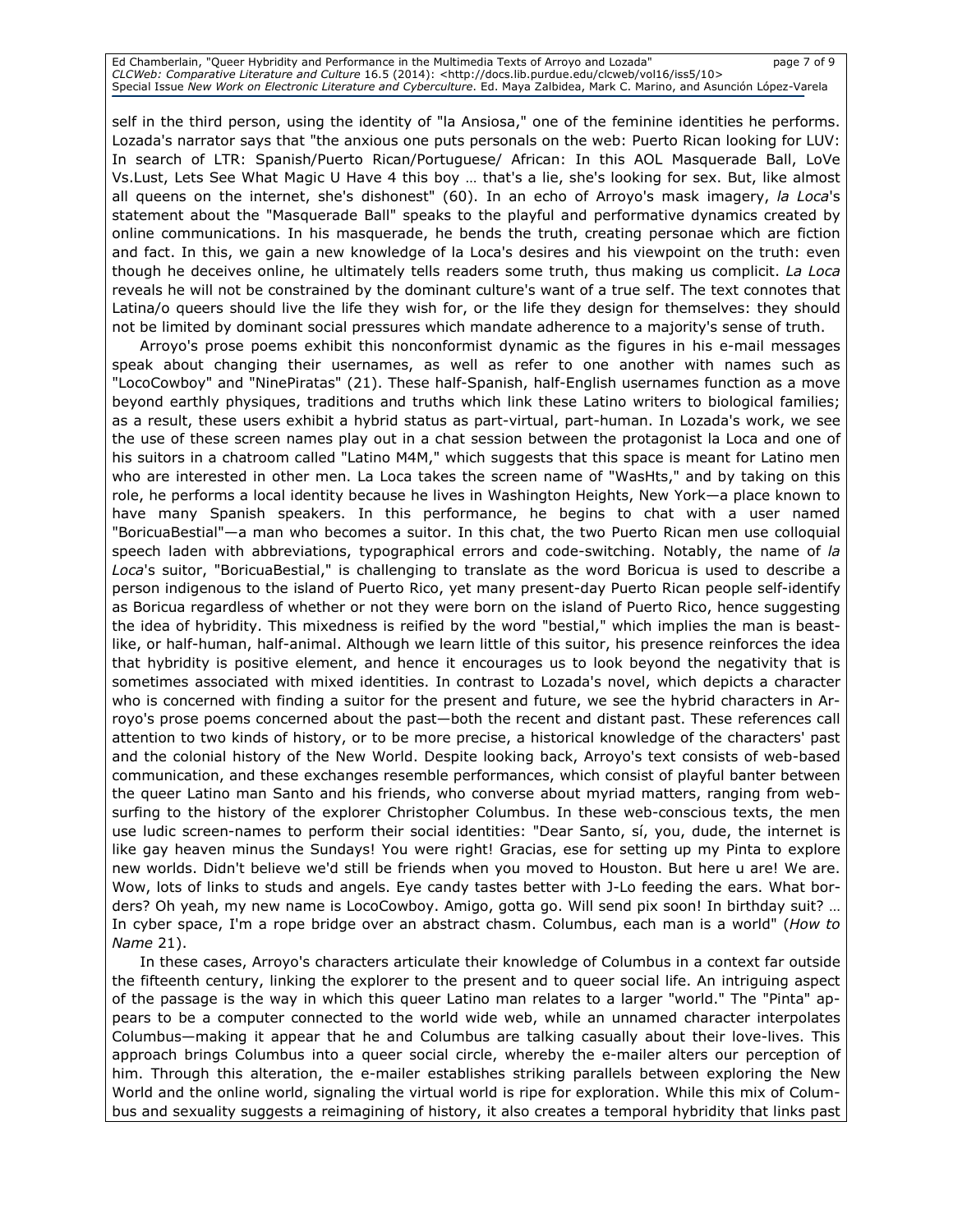Ed Chamberlain, "Queer Hybridity and Performance in the Multimedia Texts of Arroyo and Lozada" page 8 of 9 CLCWeb: Comparative Literature and Culture 16.5 (2014): <http://docs.lib.purdue.edu/clcweb/vol16/iss5/10> Special Issue New Work on Electronic Literature and Cyberculture. Ed. Maya Zalbidea, Mark C. Marino, and Asunción López-Varela

and present, putting truth and fiction on equal footing. Such a balancing act encourages us to consider the merits and similarities of these two related notions of existence. In a similar way, Arroyo's text develops this hybridity as he incorporates the thematics of Biblical texts and merges them with a queer-positive point of view. Readers observe this idea in an e-mail from another Latino e-mail writer, who says to Santo: "I'm not jaded, amigo, just want a country of my own. I want to be president of Sodom & Gomorrah ... Ignore pictures of me naked under palm trees because I'm not wearing sun block and glow like an apple begging to be kidnapped to Eden. An impulse, these days, is similar to building a permanent statue in God's mind" (23). In this portion, the e-mail writer chooses to side with the supposedly immoral cities of Sodom and Gomorrah; through this approach, he hybridizes a queer sensibility with religious knowledge, reconstituting the meanings associated with Sodom and Gomorrah. In stating his desire to be the "president" of these Biblical scenes, he also empowers himself; a significant move when we acknowledge how many antigay activists use the Sodom and Gomorrah story to demonize gay, lesbian, bisexual, and transgender people. The e-mail writer thus plays a new role for his reader(s) in a queer way, allowing for a re-interpretation of this overdetermined religious narrative. His performance of a queer Latino leader in a religious scene leads us to see the potent possibilities that web-conscious texts offer to readers and writers.

While Arroyo's work shows a set of distinctive scenes, it also mirrors Lozada's text because his writing speaks to the problems wrought by HIV/AIDS. In one of the e-mail messages, a writer implies that Santo has become ill with the syndrome. Arroyo's text reads: "Santo, idiota, there are men in cyber space waiting for u2. Was the hospital terrible? No tacos there, I'm sure. I'm checking on flights ... Flesh comes with problems … SIDA isn't a death sentence anymore" (23-4). This depiction of Santo's AIDS (or SIDA)-related condition suggests that Santo now has a new hybrid existence. He is now host to a virus which changes not only people's health, but also how others treat him socially. Instead of dwelling on this, the e-mail writer looks for a travel itinerary so that he can spend time with his ill friend. Yet this time in the hospital cannot prevent Santo from passing. Before Santo dies, we see that the e-mailer creates a virtual connection to Santo. One of the e-mail writers says, "My homepage is dedicated to mi amigo, Santo. He is in Heaven for sure or else Satan does have a monopoly on the cosmos. I invite Santo to be the ghost in my machine, free rent" (25). By way of language, Santo's persona becomes embedded in the memory of cyberspace, creating a supernatural figure. This electronic, hybrid ghost allows Santo's identity to endure. Santo's knowledge is saved digitally, and this online preservation fosters a performance of his identity, particularly as the readers look upon these texts. In our reading of Arroyo's poems, we summon his ghost and become enmeshed in his story. Therefore we ourselves become hybrid with the cybernetic and supernatural.

In conclusion, Arroyo's collection of poems like Lozada's text concludes without a clear sense of finality. The socializing between his fellow websurfers continues after Santo's death, implying these online performances of identity are perpetuated as they are stored on computers or in new cloud technologies. This is not to say that these identities are entirely coherent or duplicates of their organic counterparts. Rather, these digital versions of the self enable us to envision the linking together of diverse elements which constitute these Latino queer lives. The texts of Arroyo and Lozada indicate that online socializing can disrupt simplistic notions of identity, knowledge, and experience. Rather than denouncing these effects, the characters gain a means of celebrating and exploring their hybrid, multilayered selves. Certainly, the internet may not recreate the characters' selves, but through these webconscious texts, readers are shown there is no sense of a true self. Instead, there is insecurity that complicates human experience such as desire suggesting that there is neither true nor pure forms of identity or sexuality. Our notions of desire—like our visions of identity—are always constructed in hybrid and ephemeral performances. These texts suggest we should not be bogged down by contradictory dynamics and instead embrace the fiction, masks, and playfulness which cyberculture offers.

Note: Minor parts of "Queer Hybridity and Performance in the Multimedia Texts of Arroyo and Lozada" are from Ed Chamberlain, Speaking Out to Survive: Literary Activism and Queer Domesticity in Life Writing. Ph.D. Diss. Bloomington: U of Indiana, 2012. Copyright release to the author.

#### Works Cited

Alonso, Andoni, and Pedro Oiarzabal. Diasporas in the New Media Age: Identity, Politics and Community. Reno: U Nevada P, 2010.